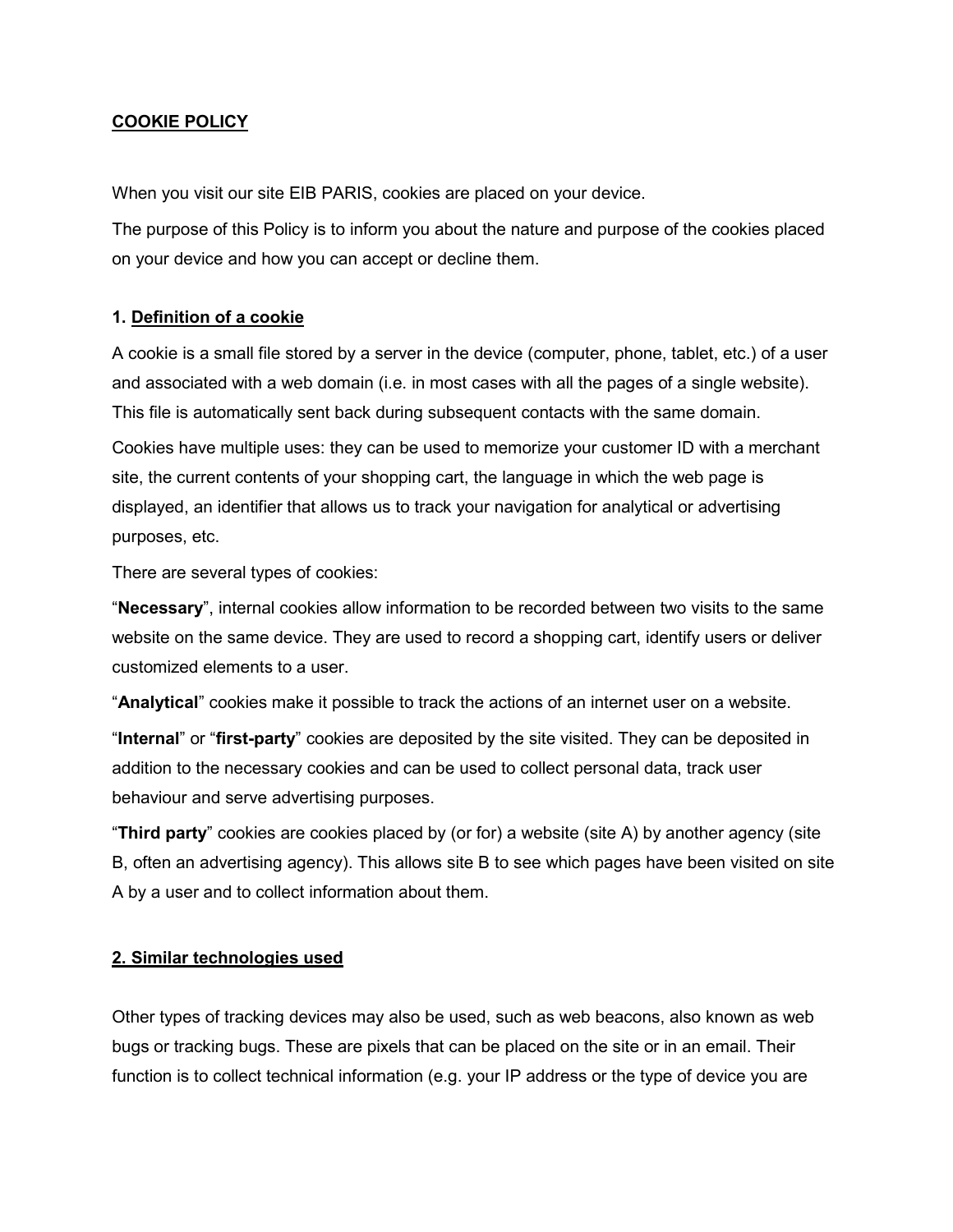using) and information about your activity (e.g. the date and time you visit a page) or to enable the placement of a third-party cookie to send this information back to a server.

# **3. Purpose of cookies and similar technologies**

Some cookies are essential to the use of a website, others allow us to optimize the use of the site and to personalize the displayed contents. Cookies allow us:

- to measure and analyse the number of visitors to, and use of, the site, its sections and services offered, enabling us to carry out studies and improve the quality and useability of the site and our services
- to memorise your browser's display preferences (display settings, operating system used, etc.) and to adapt the layout of the site during your visits, according to the display or playback hardware and software that your device contains and that is used for browsing our site
- to memorize information relating, for example, to a form that you have filled out or to a service (registration, access to your account) or information that you have chosen (services subscribed to, contents of your shopping cart)
- to allow you to access reserved and personal areas of the site or our services, such as your personal account, thanks to identifiers or personal data previously communicated, allowing you to access personalized content
- to implement security measures
- to limit the number of ads displayed
- to adapt the advertising content inserted on the site to your interests and behaviour and, possibly, with a link to a locality (e.g. list of the nearest schools)
- to adapt and send you personalised advertising specifically intended for you by digital prospecting or displaying advertising on your device within advertising spaces containing cookies that we issue; this is thanks to the personal data that you communicate to us, in particular when you register or access one of our services and use it, to which we associate the cookies that we issue
- to send you advertisements, when you access a third-party site containing advertising spaces displaying one of our advertisements, which may be sent to you via the recognition of one of our cookies that we have previously placed on your browser. These cookies may be placed by our technical service providers and used by them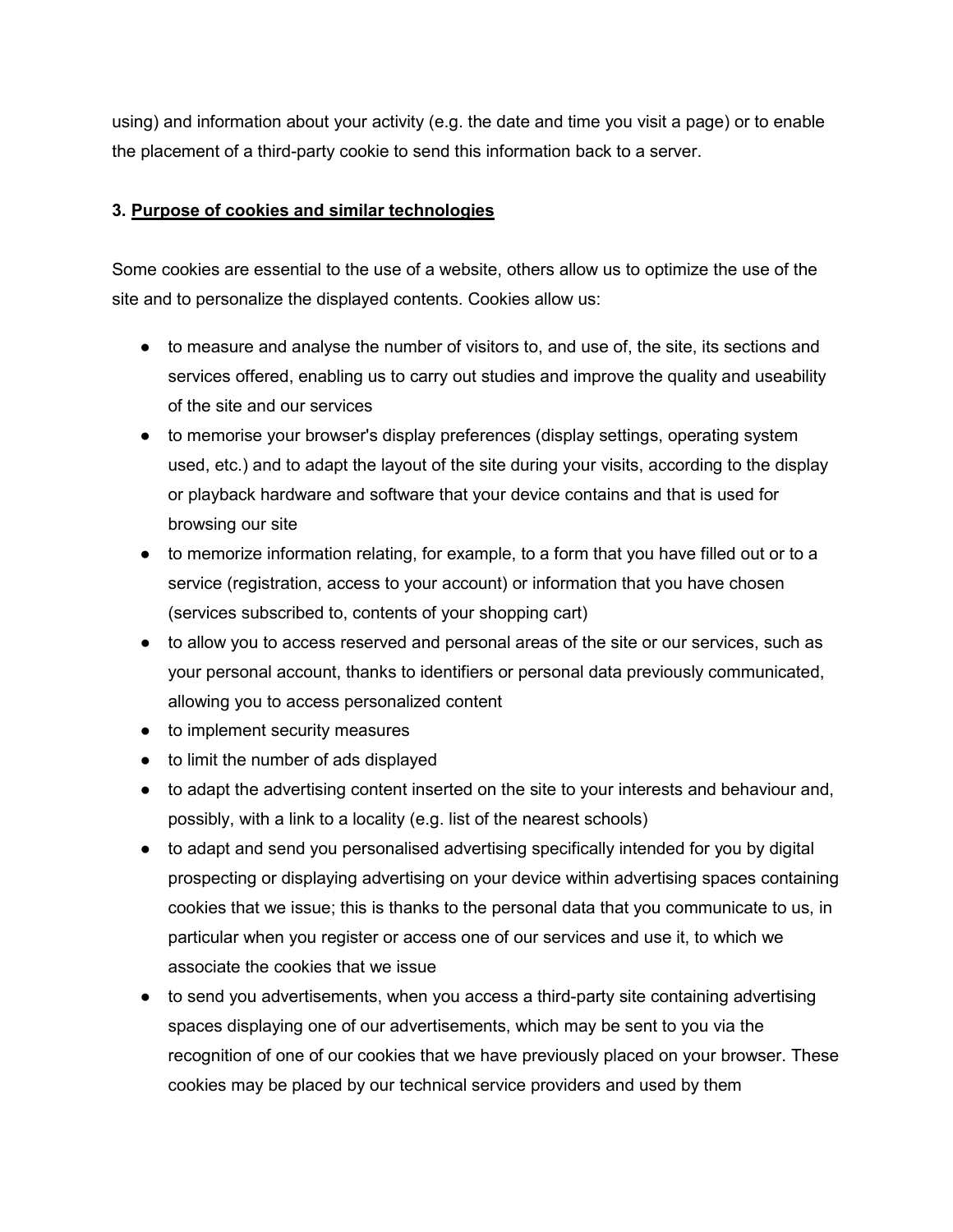# **5. What are the cookies and similar technologies deposited by our site?**

### **5.1 Cookies and similar technologies placed by us and by third parties on our site.**

The cookies and other trackers deposited by our site or by third parties on our site are detailed below:

### ➢ **Necessary cookies**

These cookies are strictly necessary for the management, operation and security of the site and for navigation on the site. These are the following cookies:

- Preference cookies: they record your choices regarding cookies so that the cookie banner can be minimized on future visits to the site if you have chosen not to accept advertising and analytical cookies. These cookies are the following:

• AXEPTIO : AXEPTIO is our platform for collecting and managing user consent (CMP). Axeptio gives you control over the use of your personal data. You can find more information and AXEPTIO's privacy policy here: [https://www.axeptio.eu/fr/mentions-legales.](https://www.axeptio.eu/fr/mentions-legales)

- Session cookies: these are necessary to track your navigation on the site. They ensure that the information you enter or the paths you follow on the site are recorded and remembered by the site. They enable us to ensure that each time you connect to the site you are not considered a new visitor to the site. These cookies do not identify you personally and are not linked to any other information stored about you. These cookies are the following:

• TS\*\*\*\*\*\*\*\* : TS\* cookies are used to maintain session status between the end user and the Web Application Firewall.

• CFGLOBALS : The CFGLOBALS cookie is used to maintain the session state between the end user and the web application.

• JSESSIONID : The JSESSIONID cookie is used to maintain session status between the end user and the website application.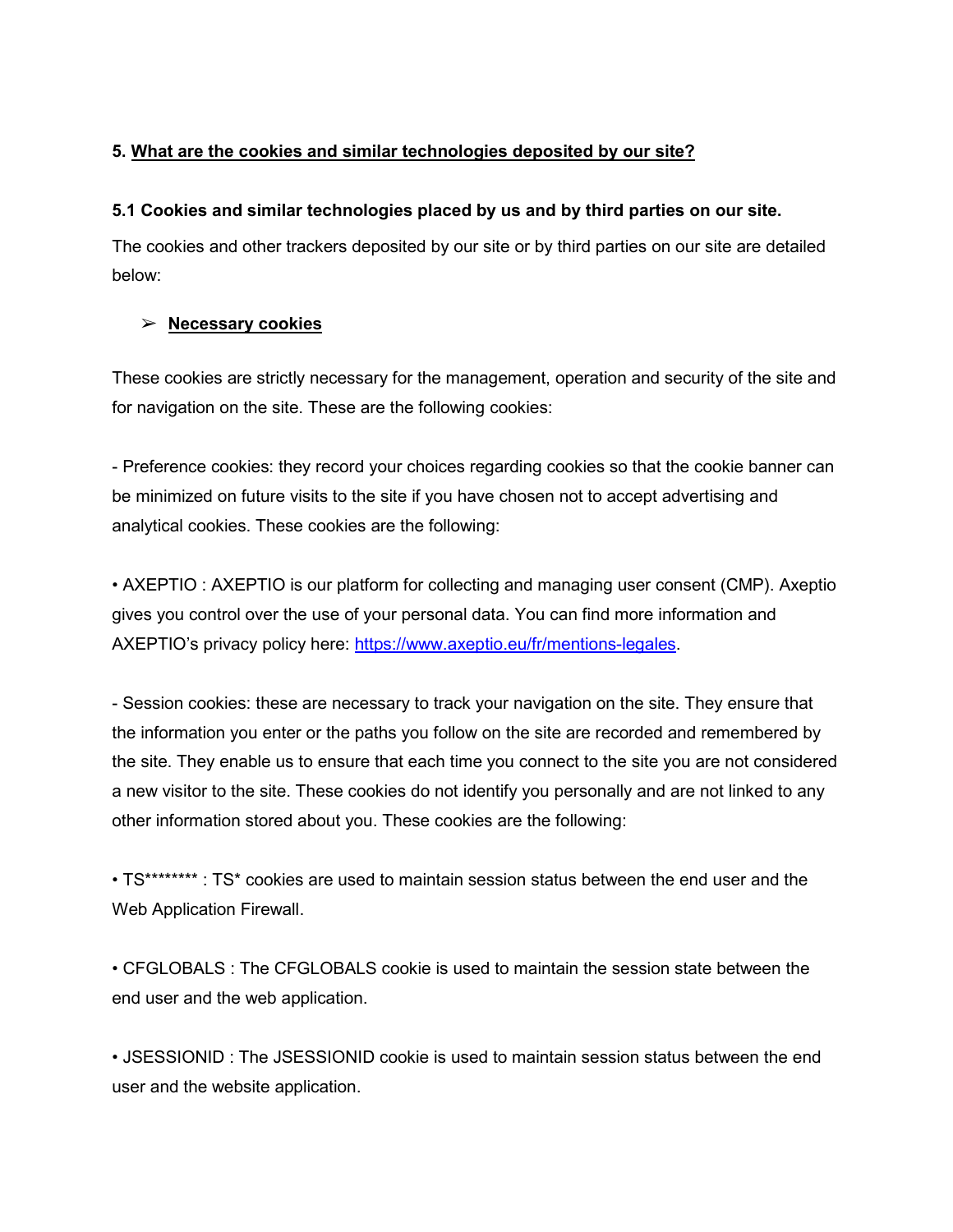- Load balancing cookies: These are used when more than one server provides access to web pages. When you visit our website, you are assigned to one of several servers. These cookies are necessary to track the server you are communicating with in order to present a consistent user experience and to remember information about the data you have entered. These cookies do not identify you personally and are not linked to any other information stored about you.

- Javascript verification cookies: they help the website understand whether or not Javascript browser functionality is enabled.

#### ➢ **Non-essential cookies**

- Feature cookies: these provide more personalized services, and store information about your consent when loading specific features, (e.g. YouTube videos). Some can be set by the providers (there are tools to disable these cookies depending on the type of browser used, explained later in this policy) and they are stored for reference on future visits to the site. These cookies are the following:

• YOUTUBE: This cookie links the site you are visiting to your YouTube account. It makes the content suggested by YouTube more relevant. For more information, please see <https://policies.google.com/privacy?hl=fr&gl=fr>

- Advertising cookies: they remember your browsing preferences or are useful for marketing purposes. These cookies allow us to share certain data with advertisers, such as what you like, so that the advertisements displayed conform to your preferences.

- Performance and analytics cookies: these help us understand how visitors behave as they navigate a website. They help improve websites and marketing messages sent to customers. This includes, for example, Google Analytics cookies for collecting and analysing information on the use of the website by visitors. Information about website usage, including your IP address, may be transmitted to and stored by Google on servers in the United States. The data collected by Google Analytics is used to analyse how often the same people return to the website, how the website is found (from advertising or referral websites) and which pages are visited most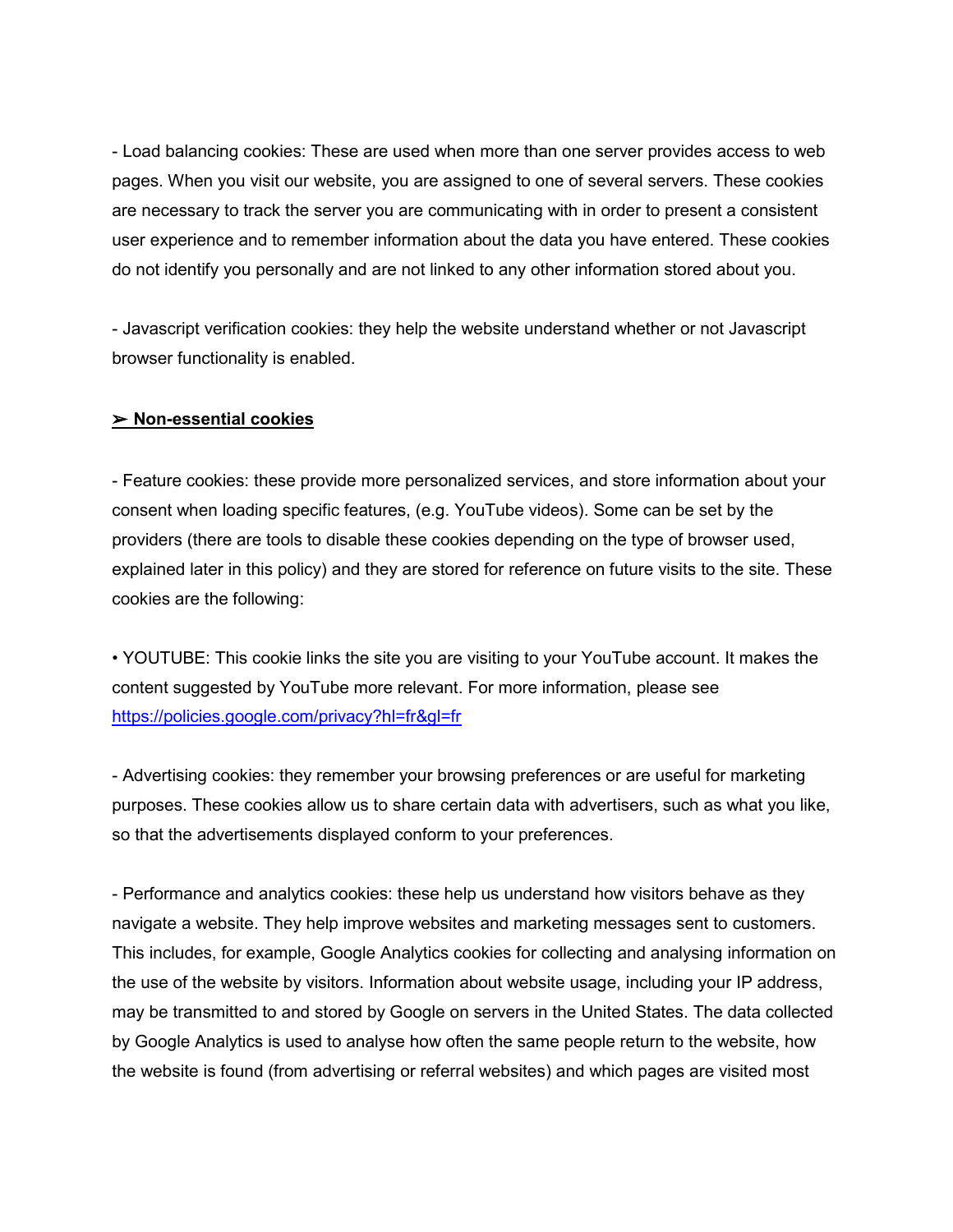frequently. For more information on Google's data protection policy, please visit the following link:<https://www.google.it/policies/privacy/partners/>

These cookies are the following:

• GOOGLE ANALYTICS: Allows us to analyse the statistics of our site visits. It is essential for the management of our website and allows us to measure indicators such as traffic, the most popular products and the geographical distribution of visitors. For more information, please consult:<https://support.google.com/analytics/answer/6004245?hl=fr>

• GOOGLE ADS: Collects data about the content you have viewed on our site in order to provide you with personalised advertising when you visit other sites. For more information please visit: <https://policies.google.com/privacy>

\* Google Conversion Tracking: Google Conversion Tracking usage statistics. This Google Ads tool can show you what happens after customers click on your ad (for example, if they bought your product, called from a mobile phone or downloaded your app).

\* Google Remarketing: Google code specifically for remarketing / retargeting based advertising.

\* Google Marketing platform: Helps Google feed data to Google Ads to increase the credibility of its results. This cookie is set by DoubleClick (owned by Google) to profile the interests of site visitors and display relevant ads on other sites.

\* Google Conversion Linker: Detects ad click information in your conversion page URLs and stores this information to associate an ad click with a conversion. • GOOGLE TAG MANAGER: Makes it easy to implement tags on pages and manage Google tags. For more information on Google's privacy policy, please see:

<https://policies.google.com/privacy>

• HUBSPOT: Customer relationship management tool. All the information you voluntarily give us is stored in this tool. It allows us to build a personalised relationship with you, tailored to your needs. For more information on Hubspot's privacy policy, please see: <https://legal.hubspot.com/fr/privacy-policy>

• SENDINBLUE: A tool for sending personalized emails. For more information on Sendinblue's privacy policy, please see:<https://fr.sendinblue.com/legal/antispampolicy/>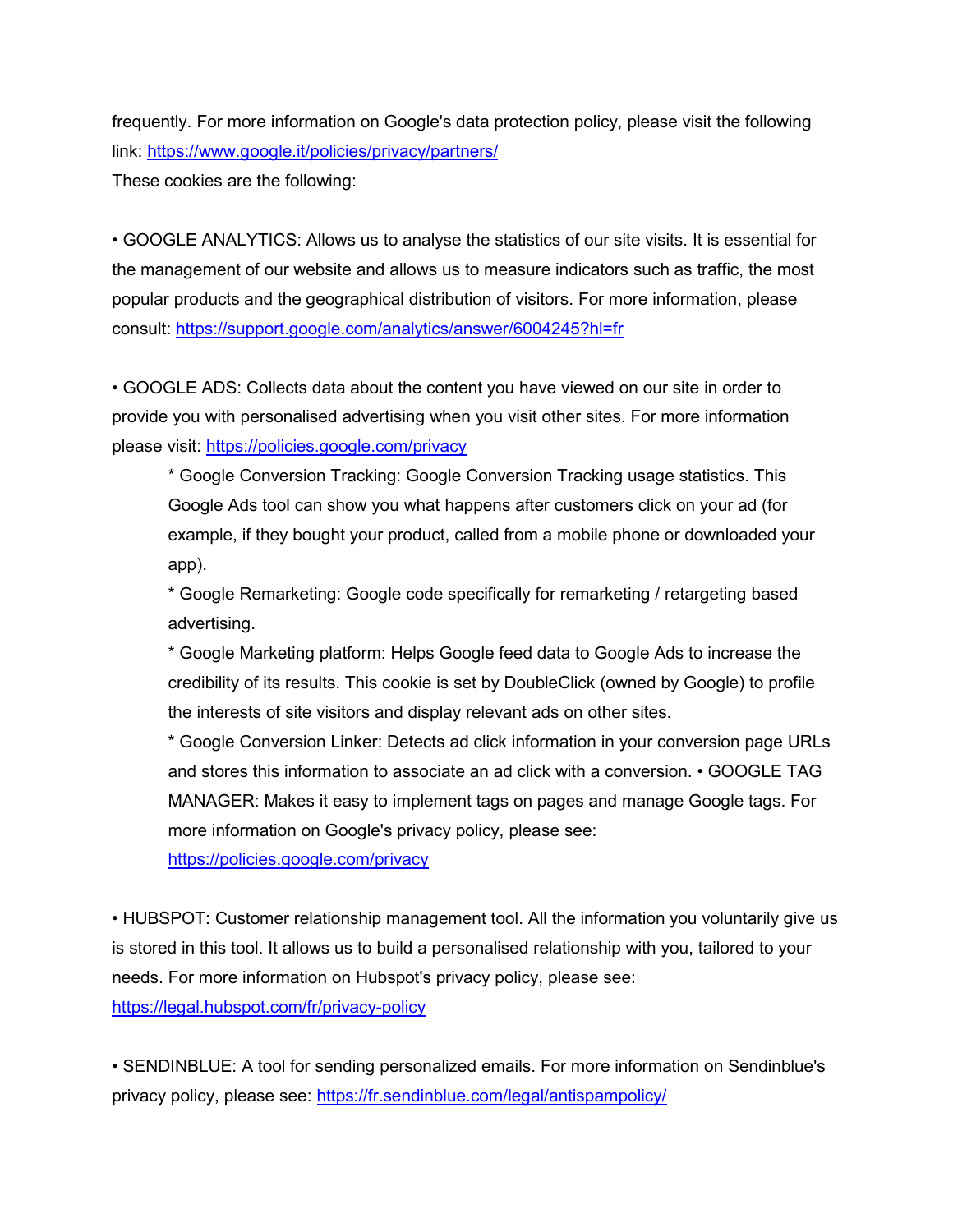- Social network cookies: these may be used to track your activity on social network platforms. They are used to allow you to express opinions. These cookies allow you to recommend the website you are browsing to other users on social networks. They are also used to advise other (potential) customers, to evaluate services and to offer targeted advertising according to their preferences. These cookies are the following:

• FACEBOOK : Collects data about the pages you have visited in order to personalise the ads you see on Facebook and Instagram. For more information on Facebook's privacy policy, please see: [https://www.facebook.com/policies/cookies/.](https://www.facebook.com/policies/cookies/)

> \* Facebook Conversion Tracking: Facebook's conversion tracking feature allows a user to track clicks on ads.

\* Facebook Custom Audiences: Your website's custom audiences allow you to reach people who visit your website and send them the right message on Facebook.

\* Facebook Pixel: Identifies visitors from Facebook posts. Because you don't come to our site every day, this little piece of code provided by Facebook allows us to continue our exchanges in your news feed.

• LINKEDIN: Identifies visitors from LinkedIn. Because you don't come to our site every day, this little piece of code provided to us by LinkedIn allows us to continue our exchanges on this social network. For more information, please see:

https://www.linkedin.com/legal/privacypolicy? l=fr\_FR

### **5.2 Cookies embedded in third party applications**

We may include third-party software applications on our site that allow you to share content from our site with others or to tell others about your views or opinions regarding content on our site. This is notably the case of the "Share" and "Like" buttons from social networks such as Facebook, Twitter, and LinkedIn.

The social network is likely to identify you thanks to this button, even if you did not use it during your use of our site. This type of button application may allow the social network concerned to track your browsing on our site, simply because your account with the social network was activated on your browser (open session) during your browsing on our site.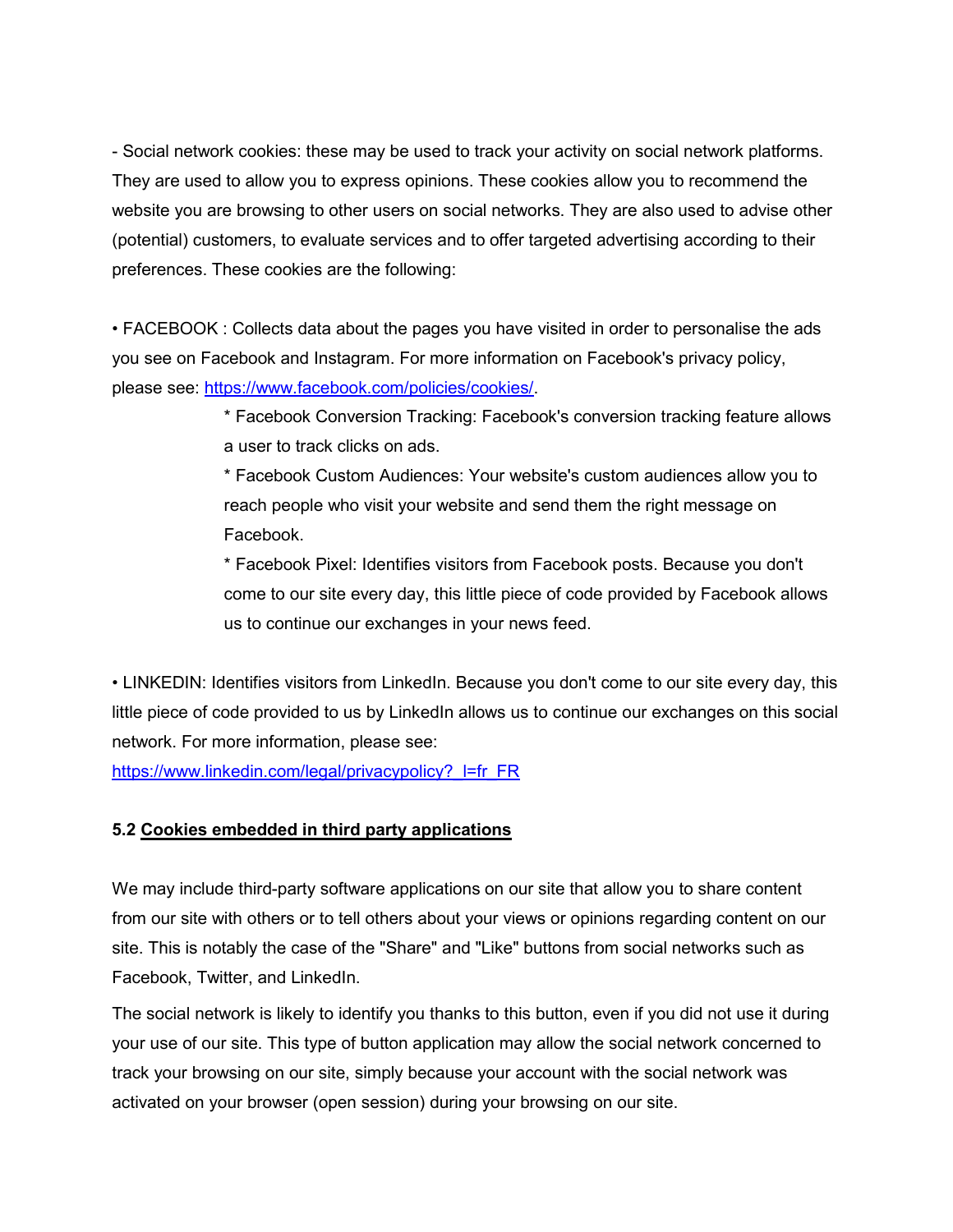We have no control over the process used by the social networks to collect information relating to your browsing on our site and associated with the personal data they hold. We recommend that you consult the terms of use of your data on these social networks to know the purposes of use, including advertising, and the browsing information they may collect through these buttons. It is advisable to ensure that the terms of use of these social networks can allow you to control and restrict the use of your data by these social networks, in particular by setting up your user accounts with them.

You will find links to the Privacy Policies of these different social networks and applications in our Privacy Policy here:<https://www.eibparis.com/privacy-policy>

# **6. Consent / Cookie management / Cookie duration**

During your first visit to our site, you will be offered the option of accepting, refusing and/or configuring the use of certain cookies with the automatic appearance of a banner.

If you do not want cookies to be installed or read on your device, an opt-out cookie will be placed on your device, so that we can record that you have objected to the use of cookies.

When you accept the placement of cookies, a consent cookie is installed. It will be valid for a maximum of 13 months.

The refusal or consent cookies will remain on your device. You can change your choices at any time.

You can manage and modify the use of cookies at any time in line with the options listed below. You can manage your cookies:

- 1. When you first connect to the site, by following the instructions presented on the banner that will automatically appear on the screen.
- 2. At any time on our site by clicking on the yellow tick icon on the left of the screen
- 3. From your browser, or from a related cookie management platform.

**1 .** Managing your cookies from the banner and the site: The first time you access the site you will be able to access a management module that will allow you to choose the cookies you wish to accept and those you wish to refuse on our site.

You will be able to access the module and modify your choices at any time by clicking on the yellow tick icon on the left of the screen